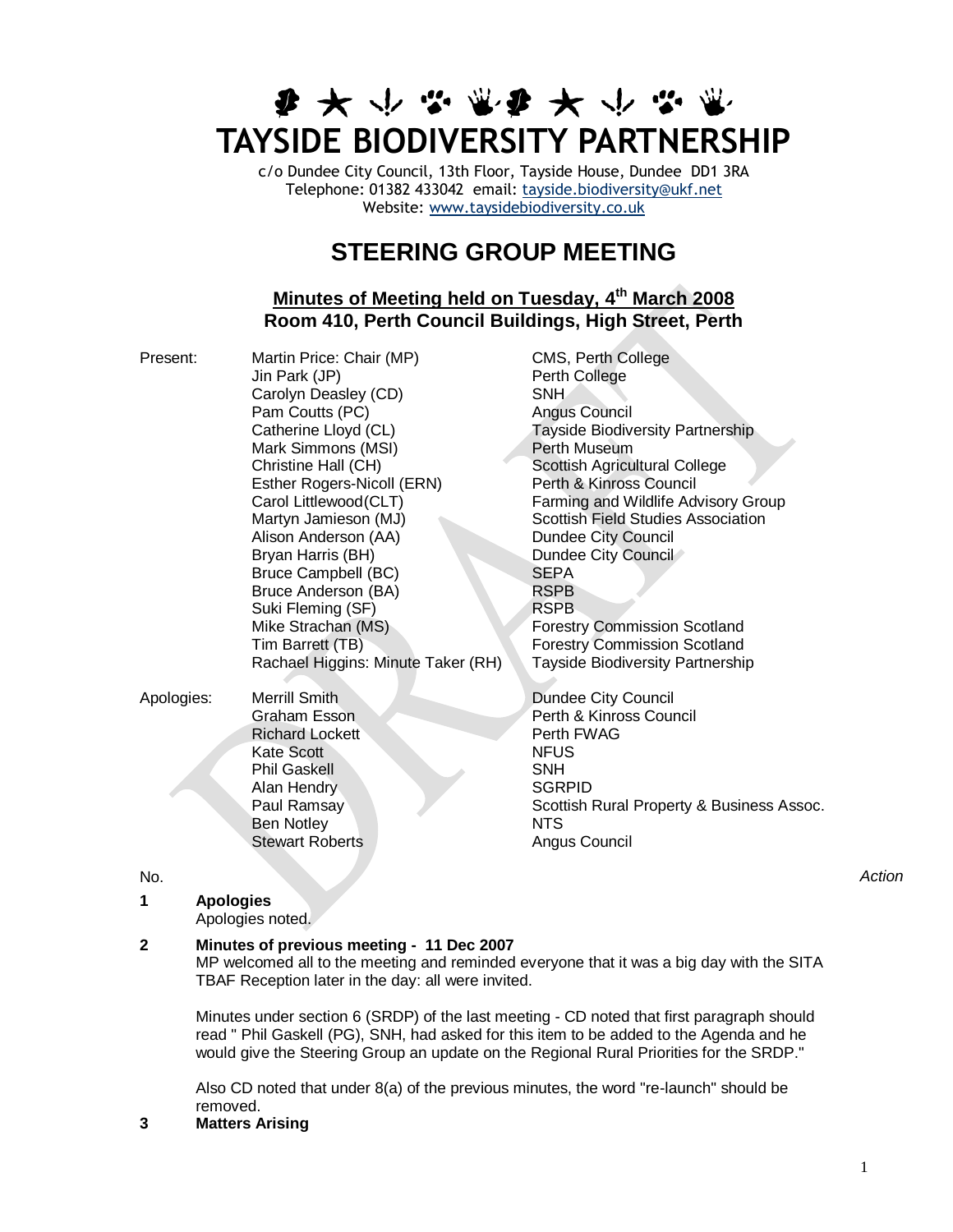MP - Raised the issue of Terms of Reference and the future of TBP. Is there a possibility that PQLT could host the TBP? This would aid the transfer of offices and other problematic issues for CL. SNH funding is going to change. It may be good to have TBP as a stand alone organisation: CD - unsure yet. Paul McLennan, Perth & Kinross Countryside Trust (PKCT) Manager could take the request to his Trustees" board meeting. This may lead to a constitution and TBP becoming a legal entity. MS confirmed that he would be attending the MSnext PKCT board meeting and offered to put in a good word about the issue of host organisation for TBP.

ERN - if TBP is under the umbrella of PKCT does that mean it covers all of Dundee and Angus - we would need to safeguard the "Tayside aspect" if TBP is going to be hosted. Are there any other similar Trusts in the same situation? CL pointed out that there would be little difference to what has happened in the past 7.5 years with the three local authorities hosting the Partnership at different addresses. CLT said that anything avoiding moving around would help the organisation.

TB - if TBP was based in Perth this may be good as it is so central and one of the biggest areas for this network - as long as there is reasonable spreading of funds and resources. PC added that we would retain the name but just change address. MS thought the change might benefit the ability to apply for grant aid as well as providing security.

MP - The government is rationalising funding for local authorities. CD understands that SNH funding won't be stopped entirely but transferred to local authorities (i.e. not ring fenced for biodiversity or the ranger services). The Tayside Biodiversity Partnership is split between three local authorities.

MP – This will be a national issue, but we need to look at it from a local level first, especially if there is a chance that SNH funding is stopped midway in the current three years - it is important CL has a stable environment.

BH – let"s look at opportunities for stability. It comes down to local priorities. It is going to take time to input work into getting money in after 2010 - and find the commitment for funding.

#### **Scottish Rural Development Programme (SRDP)**

It was agreed to discuss the SRDP issue before section 4 (Sub Group Leaders Project Proforma Reports).

CD gave a brief update about the SRDP Regional Priorities. There are 11 regions (RPACs) in Scotland. The TLBAP concerns the Tayside Area which is overseen by Syd House and Alan Hendry. There are 32 Regional Priorities, including Landscape and Biodiversity priorities.

There are 5 Priorities on the Regional Priority List which include -

**•** General LBAP

**4**

- designated sites (SSSIs, SSCs, SPAs and RAMSAR sites)
- Species Action Framework 14 priority species
- Non-native /invasive species, i.e. Japanese knotweed, rhododendrons and grey squirrel
- Habitat networks management plans

Phil Gaskill (PG) had suggested the Partnership takes time to see what we feel are priority species. Priorities have been drawn up for all RPACs but there is some inconsistency. This need not be a huge task but thought does need to be given to Tayside.

MP - perhaps this should be discussed at the next Steering Group meeting with Syd House as he is chair of the Tayside RPAC? Let's discuss with Syd House exactly what is required with a more forward thinking approach towards biodiversity.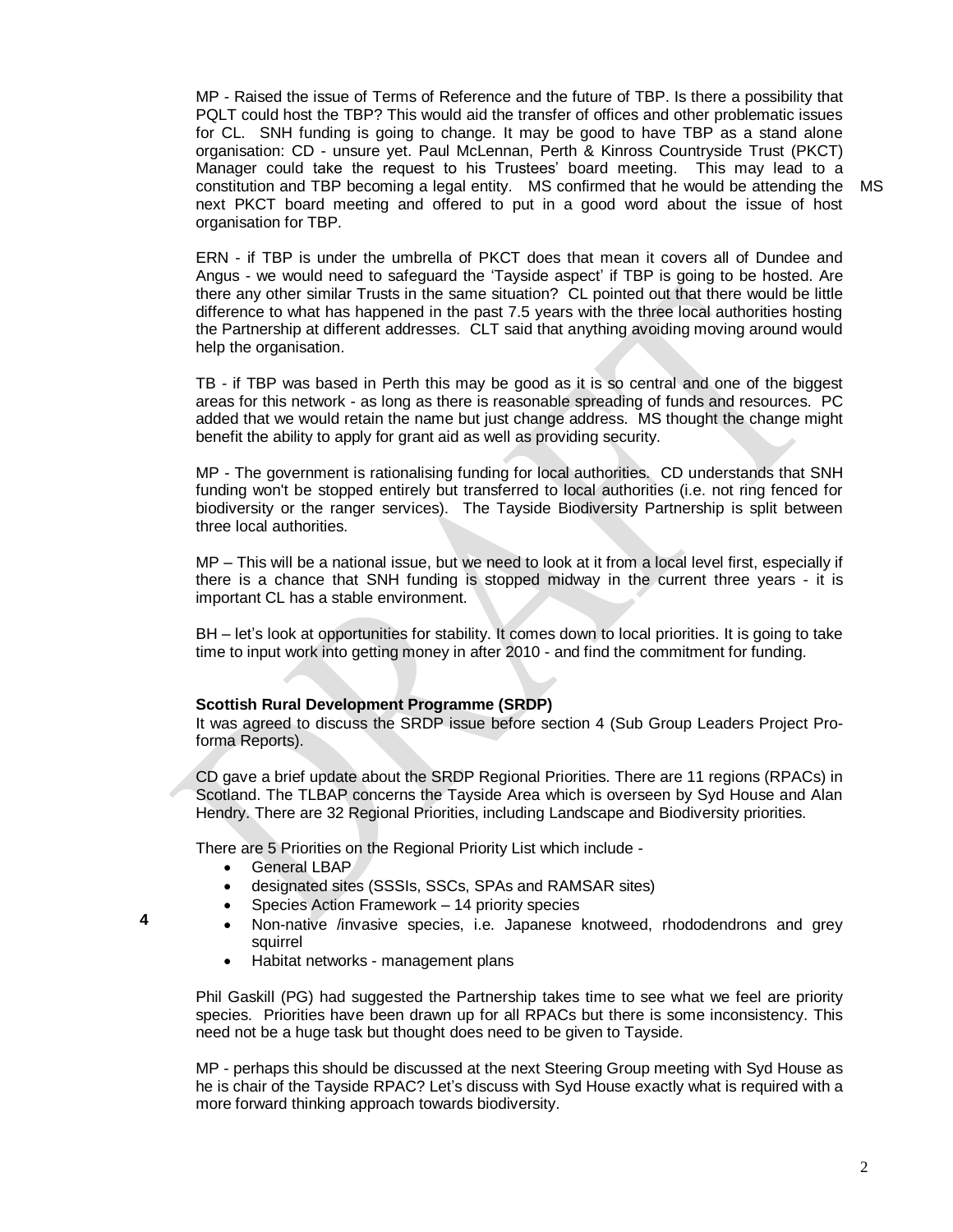MS - noted it may have been left loose deliberately to allow for variations. CH - if it is completely open-ended there is going to be a huge list as all species are currently at the same level of priority. The first year should be the main focus - which can ultimately be changed. It is not up to SNH to choose. There can be an assessment made for choosing species for next year.

CLT – In the past, the LBAPs each chose a local "30 List" for the old Rural Stewardship Scheme with 15 habitat priorities and 15 species priorities. This gave a higher rating to some.

TB - the list is significantly bigger than it was - its needs to be pragmatic for the short term.

CD - we need to figure out what is eligible - what should be on / off the list. This should be done with a straight-forward methodology.

CH - Corn buntings have stayed "generic". BA - There needs to be a clear hierarchy of priorities and to telescope this down to individual species. There needs to be a lot of refinement in the process.

CD - The list for the RPAC should not be too big - this will add value to the LBAP and complement the work we do. MS suggested we focus on the next 12 months to see if it works first. MP - LPAC process: need to decide on ranking.

MS - this is also a public thing - an element of the public should respond to include top priorities. MS - Case Officers would help in doing this. CLT pointed out that at the last steering group meeting we still hadn't finalised this. CH added that a lot of big, medium and low priorities were fast-tracked. Some biodiversity priorities were classed as priorities by SNH and Syd Houses' priorities were generally forestry related. MS - Case Officer training days will be starting on April 10th.

CD - PG suggested that the Partnership could make the priorities more meaningful. It should be the TLBAP that comes up with priorities, not SNH. MP - asked if PG was in charge of the biodiversity component of work in Tayside, but CD said that a lot of people were involved. CH - PG is an important contact.

MP - Syd House has confirmed that he is available to attend the next Steering Group meeting on  $17<sup>th</sup>$  June to give a briefing on the process. MP offered to amalgamate ideas sent to him before the end of March to pass to Syd well before the next meeting in June. Sub-Group Leaders were asked to liaise with their members. CL to circulate Version 6 of the SRDP Priorities. MP CL

#### **Subgroup Leaders' Project Pro-forma Reports & Future Actions - brief updates**

Sub-group leaders had reported on their Project Proforma via the Progress Report circulated before the meeting. Additional comments included:

#### *Urban - AA & CL*

**USG2 - Acoustic Ecology 2006-07**. Project complete and evolving into USG4 Urban Grassland Management whereby a Meadow Management and Creation Project is in progress.

**USG3 - Community Gardens / Orchards & Allotments HAP 2006-10**, The Community Gardens, Orchards and Allotments A5 booklet is complete. Published copies are to be delivered to TBP office next week. Everyone noted that it looks very good.

**USG4 and USG5 - Urban Grassland Management 2006-10 & Invasive Species Project 2007-12,** The Dichty Burn Week will be incorporated into these projects. Hosted by SNH and SEPA, an event will be held on 23rd May, starting at 9:30 am at St. Saviours School.

**USG11 - Green Kirk & Graveyard Initiative 2006-10** (The Gardens, Greenspace and Graveyards Community Workshop is fully booked for 8th March at St. Matthews Church,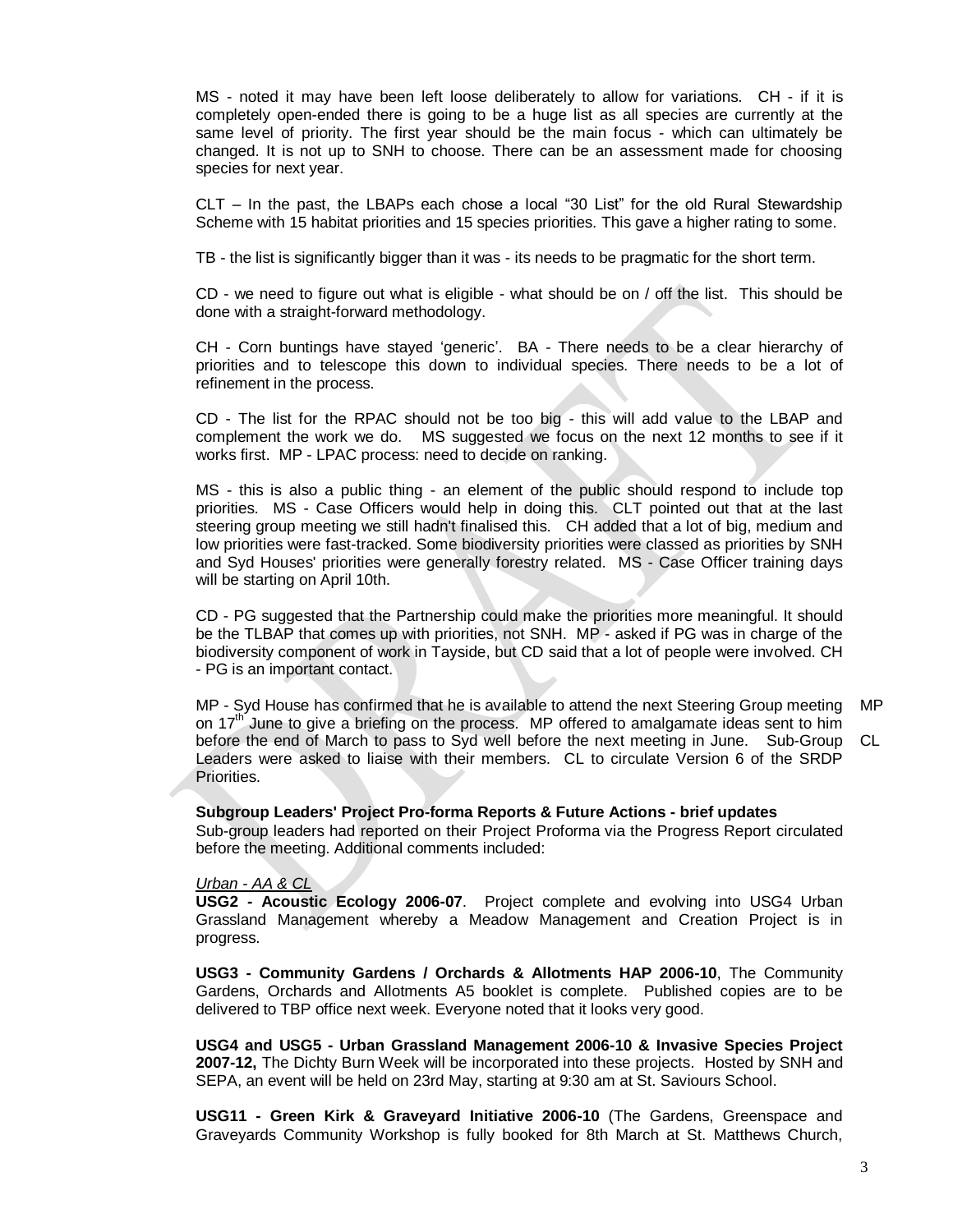Perth. *Update since is that 36 people attended and it was a successful day.*

**USG7 - ZOOM Bumblebee Project 2008-09**, AA has prepared a freepost biodiversity postcard and survey information with the help of the Bumble Bee Conservation Trust. There will be publicity throughout the newspapers; 1,000 ZOOM packs are in the middle of being made up. They will be distributed from mid-April. CD - noted the project aims to reach people who do not normally get to hear of these things. There will be free gifts including lip balm. SNH is providing leaflets and a bumble bee book. The Scottish Biodiversity Forum is providing bee seed packs. It is hoped this will be an annual event with different species each year depending on local patch. MP asked how this was funded - AA – confirmed funding from SNH and the Partnership's Urban Sub-group. AA noted the project will connect with parks, gardens and open spaces.

#### *Woodland - MS*

Tim Barrett (TB) of Forestry Commission Scotland will be replacing MS as Woodland Subgroup leader as MS is now moving into policy and development work at FCS. MS was thanked for his past help as sub-group leader. The next meeting of the sub-group will be on 11<sup>th</sup> March.

**WSG1 - Green Tourism Initiative 2006-10**, additionally it was noted that there is a path network improvement project underway in the Crieff area.

**WSG2 - Woodland Management Awareness 2007-11**, it was noted that a Forestry Scotland Festival is to be held in September / October.

**WSG4 - Red Squirrel Conservation 2006-10** - please note that £5k has been allocated to Tayside not just Dundee.

**WSG9 - Carse of Gowrie Orchard Project**, this project is progressing extremely well, involving local produce and local people. It ties in well with the up and coming autumn Enchanted Forest Festival to be held in September in Pitlochry.

CL - noted that there is a proposed Apple Day Festival in the Carse and the first Carse of Gowrie Orchard Forum meeting on 5<sup>th</sup> March. The Community & School Orchard Workshop held on 23rd February was very successful (35 people attended) and there was excellent press coverage.

MS - keen to get connections made for orchards - there are possible funding opportunities. MP - mentioned the Cittaslow initiative is taking off as well and that there will be connections with this project.

MS - noted the Iconic Project which includes Interesting Conifers in Care, held in Edinburgh Botanical Gardens whereby the initiative has set up havens for these special trees (including the traditional natural Lawson cypress). Noted the Hilton Day event to be held soon and the Virgin Greenfield project.

#### *Coast & Estuaries - CL*

CL - noted that she was still Acting Chair, but that there is possibility that David Lampard of McManus Galleries, Dundee could take over. The next sub-group meeting will be 12<sup>th</sup> March.

**CESG1 - Tayside Golf Course Initiative 2006-10,** CLT - mentioned Carnoustie Golf Course and their initiative to create four ponds. A joint initiative between FWAG and the Scottish Golf Environment Group, surveys will be undertaken and a monitoring form produced to be used by the staff themselves; there will also be an element of staff training. Hard landscaping will be removed to encourage reeds. Similar golf course pond projects are planned as part of the Tayside Ponds Project. MP enquired as to funding for this project; CLT said Carnoustie Golf Club will fund it.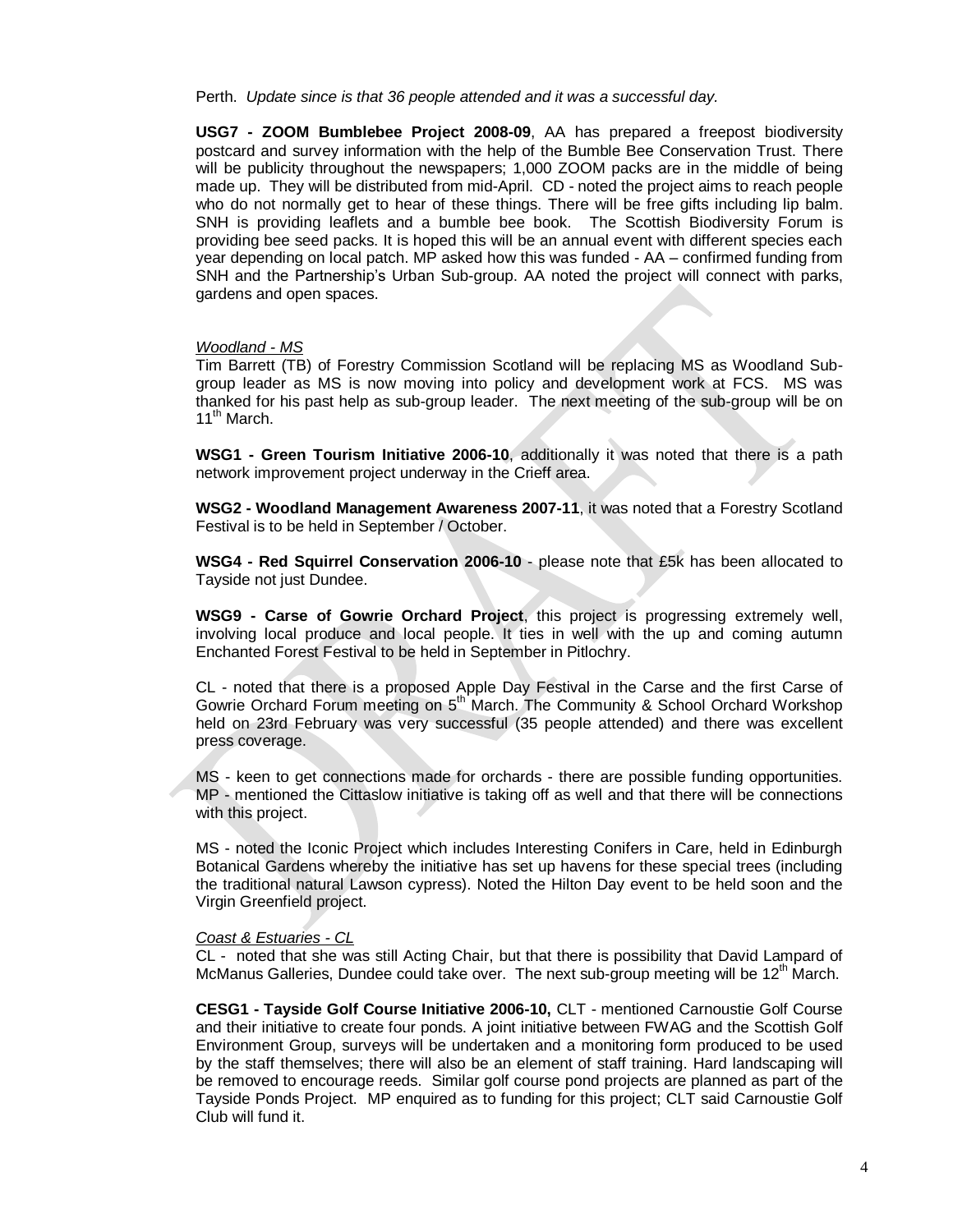**CESG4 - Tayside Terns 2006-10**, CD - funding has been received from the Crown Estate, the SITA TBAF and Glaxo to expand the project. Karen Philip (SNH) has undertaken a lot of work on this. Part of the new project will be a Tern faft at Montrose. SF - announced that rafts had been very successful with the terns elsewhere; unfortunately they are expensive. The rafts have been popular with Common and Arctic terns. The Little Terns have been breeding on the public beach; SITA TBAF will fund the wardening here again this year – this, however, is not viable in the long term.

BC - asked if there were projects within the Coast & Estuaries sub-group that the Water & Wetland subgroup could tie in with. CLT said there were many connections between the two. The golf course ponds initiative will not necessarily be coastal and will widen into the Tayside Ponds Project in time.

#### *Water & Wetland - BC*

**WWSG1 – Tayside Ponds Project** - No progress to report since last meeting. However ties in with CLTs CESG1 project.

**WWGS2 – Perth Lade** - BC had a meeting with a developer who was proposing a biodiversity project in conjunction with building a new café over the lade. Building on top of the lade presents serious challenges not least modifying a flood prevention scheme design. The Perth & Kinross Council"s Lade Management Group has become more active in the last six months and biodiversity projects are now being considered.

**WWSG3 – Mammal Road Death Survey** - No response received from Network Rail regarding security fence issue at Walnut Grove (otter deaths).

**WWSG4 - River Earn Japanese Eradication and Habitat Improvement** – the Tay District Salmon Fisheries Board have had their funding for half this project approved (£20K) so there should be progress this spring. At the last sub-group meeting we had a presentation from ADAS Scotland who had been asked to investigate how best to tackle the issues of nonnative species. All sub-group members were invited to complete a questionnaire which asked what they thought were the highest priority species in Tayside. The sub-group"s opinion was sought on the best forum to deal with these type of problems. ADAS will submit a report to SEPA and SNH summarising the conclusions.

**WWSG5 – River Tay Tributary Improvement Initiative** - The sub-group had planned to make a joint response to the Scottish Native Woodlands consultative report; however, no comments were submitted in the end. The report covers tributaries in the upper Tay.

**WWSG6 - Salmon in the Classroom** - SNH confirmed they will be the sole funders for this project, following the end of EU LIFE funding. The fishery board is still committed to assisting with the project.

**WWSG7 – Water Voles and Mink Project** - MS noted there were sightings of water vole and otter at Linlochie, Killin. CD mentioned the Water Vole re-survey at Loch Leven.

**WWSG8 – Freshwater Pearl Mussel Awareness-Raising** - SNH confirmed that planned translocation experiments are on hold because two candidate rivers were shown to support juveniles.

**WWSG9 – Tayside Lochs Project** - SEPA has had its internal action plan for this project approved by senior managers which will allocate time and resources to provide regulatory support, chemical and biological monitoring. Unexpected difficulties have been encountered regarding the design for the awareness-raising tea towels. CL is investigating.

Other Reporting - The sub-group met in January to discuss the organisation of another best practice riparian engineering seminar in January 2009. The main topics to be covered will be an update from SEPA on the Controlled Activity Regulations (CAR), flood directive implications and green engineering alternatives.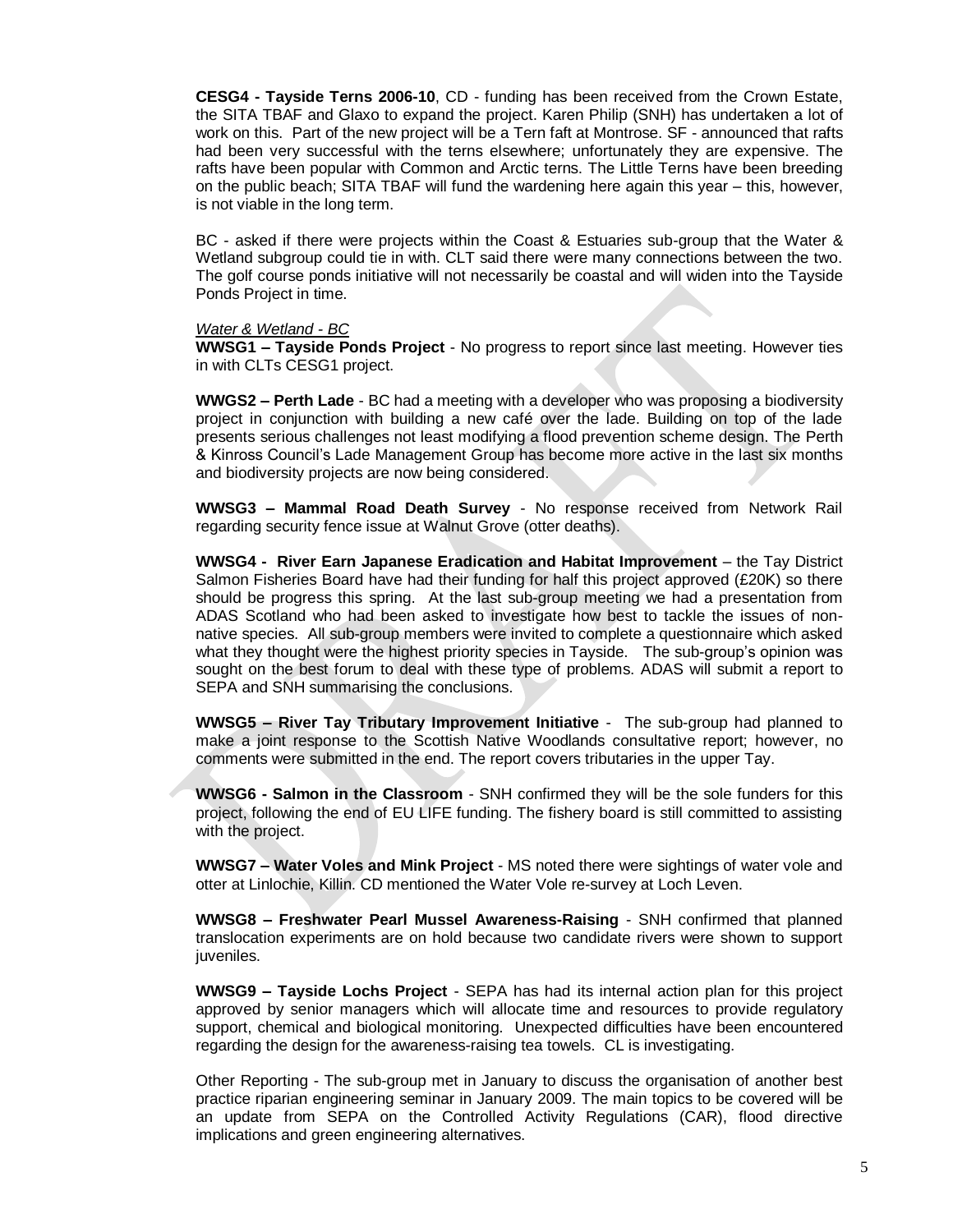#### *Upland - MJ*

The sub-group has been inactive for some time, although there has been a link with the Farmland sub-group owing to the Water vole project in Strathardle. MJ is looking into the potential for an Upland Discussion Day based on the Atholl Estate. This would involve both the TLBAP and the Cairngorms Biodiversity Partnership. CL - noted that Polly Freeman of the Atholl Ranger Service is interested in helping with this later (May onwards). MP suggested that plans for such a Day be in hand before 17th June.

CD – MJ had approached her regarding funding for a Climate Awareness leaflet. There was unfortunately no funding for this, but it is such a good idea. It was suggested MJ contact the Mountaineering Council with a proposal for a Scotland-wide leaflet incorporating biodiversity issues. SF - there is a lot of information on the mountaineering website. MS - issue of access. MP - there is a lot of information in England: a lot of organisations that specify on cliff access etc.

#### *Farmland - CH / CL*

CLT - noted this year"s International Biodiversity theme is "Agriculture" so the ZOOM project and Farmland projects could tie in well together.

**FSG1 - Tayside Barn Owls Projects 2006-10,** CH / CLT noted that the BOOLS Project has now officially finished, but funding for individual projects will continue to be sought in Tayside. CLT noted that the survey input into MapMate is nearly finished (5km circles of sightings). There will be a map made soon for Barn Owl sightings. MP - asked how many Barn Owl survey cards had been returned. CLT noted that c45 received have been received, plus all the rest from Clackmannanshire and Fife. MP - suggested that all those who have sent postcards could be kept in touch via email.

CLT - pointed out that there were 250 sightings in the last couple of years - which is great since the Barn Owl is not really known in Tayside. CLT also noted that the BOOLS nest boxes attracted 10% occupancy in one year which is exceptional.

CD - suggested the need to survey buildings including new build surveys. Asked SF about development and management. SF advised that the biodiversity discussion with Perth & Kinross Planning was very useful but unfortunately to date there has only been some follow up correspondence via email. Discussions are needed on how to build in biodiversity with the planning process - hopefully this will go through before the next meeting.

CD - mentioned the Biodiversity Tool Kit - this is web based to aid developers and planners and is used to trigger biodiversity issues relating to certain types of development. e.g., steadings (owls/bats). It is quite refined and was set up by SNH and the Biodiversity Implementation Team. ERN confirmed that she and CL were organising another training day for developers and planners in April to raise awareness.

CLT asked if we should be targeting architects as well to ensure biodiversity issues are considered pre-planning stage. This would cost little in relation to the overall result.

**FSG3 - Farmland Bird Project 2007-10**, CH / CLT - after consultation regarding SRDP issues there will be opportunities to talk with RSPB to discuss Corn Bunting projects.

**FSG4 - Angus Glens Treelines Project 2006-07**, CLT – this project has now be widened to encompass Perthshire.

#### *Education – CL*

The last meeting was held in January with another one planned in April.

Scottish Biodiversity Week "Top Ten Event" - CL announced funding of £2,000 had been secured for the Perth Street Theatre to be held on both 17th and 24th May 2008 (by Perth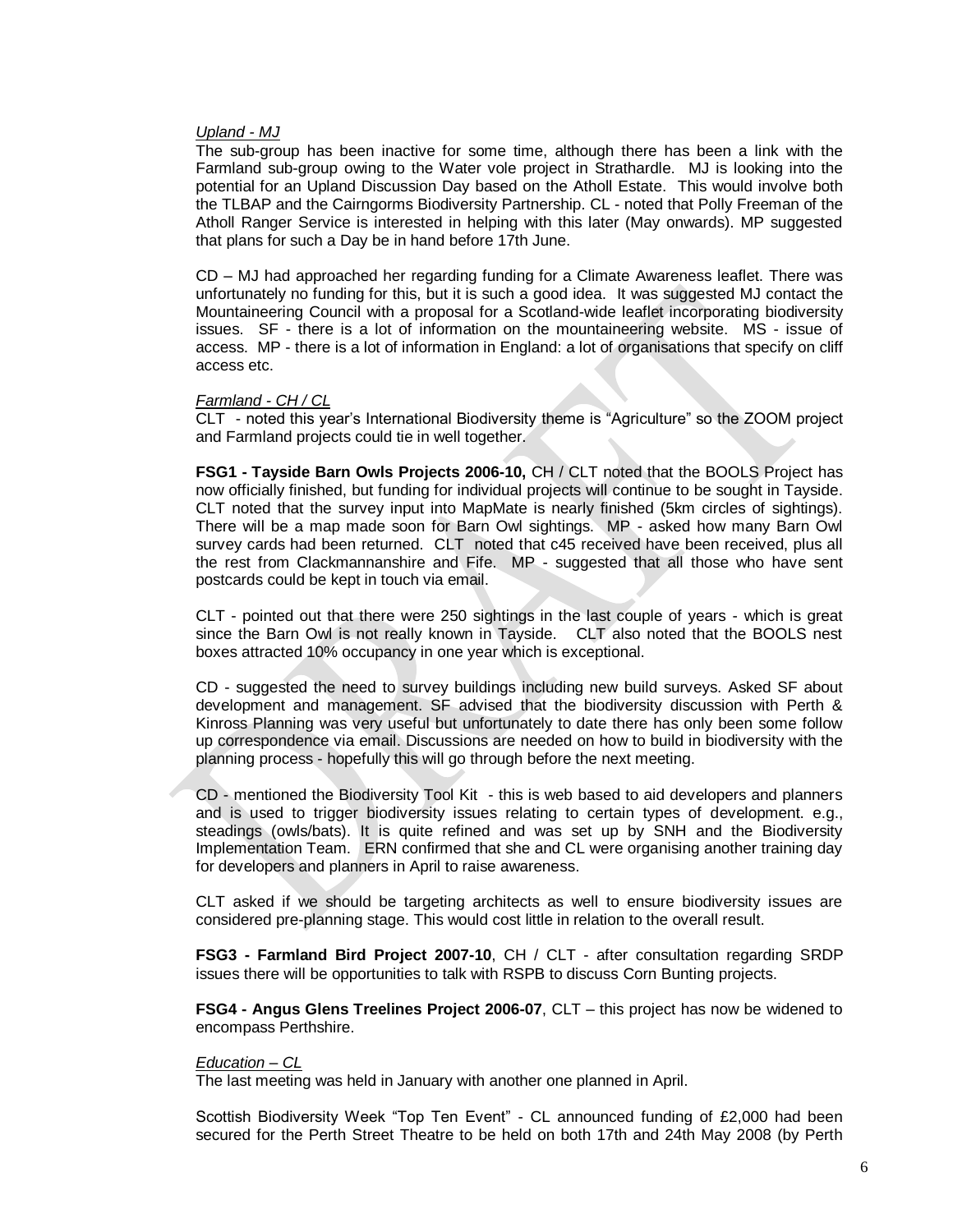Youth Theatre). A lot of work to achieve this was put in by Sandra Penman of SNH. The Tayside event will be publicised nationally by the Scottish Implementation Team.

CD – asked if the events list has been circulated? Has PR been co-ordinated? CL confirmed that RH was finalising the events list to go on the biodiversity website and that PR would be co-ordinated as soon as possible.

**ESG2 - Tayside Wildlife Festival 2009**, CL noted that the event is now planned to take place between  $1^{st}$  May and  $9^{th}$  May 9th 2009. MP - this is going to be a big series of events - are all steering group members involved? CL - we are still at brainstorming stage at the moment and will draw up a brief for the event in April.

MS – warned that as there was no obvious lead partner there may be administration difficulties. The ambition would be to grow bigger - we have not yet realised the potential for something really big here.

MP - suggested talking to Perth Countryside Trust. MS - agreed in that PCT work a lot with rangers; perhaps Paul McLennan could attend the next meeting? Or Syd House as he works closely with the Big Tree Country Project. MP - Suggested that Angus, Dundee and Dundee Voluntary Action (AA) should link up and spin out the idea to more people. Let"s link biodiversity with other issues.

MS - asked MSI if there was going to be funding for the Homecoming at the Perth Museum and Art Gallery. MSI - noted that would be linkage here.

**ESG8 - Practitioner training** – CL noted that the first" Building Better Biodiversity" lunch-time seminar on the proposed Scottish Children"s Orchard had been held in January (with 20 attendees). There was interest to pursue this community/school orchard idea, especially in Dundee.

Two further lunch time seminars were being arranged, courtesy of Perth & Kinross Council who would host 'amphibian/reptile management on verges' and 'badger mitigation measures' in May / June (i.e. directed at planners, developers and roads).

**ESG3 – Mammal Atlas** - the Tayside Local Recorders Day will be held in Perth on 15th March; currently 40 delegates have booked a place. MP to act as Chair for the event. All three Museum Services will be involved.

#### **Funding**

a) Local Biodiversity Funding

MP - asked about the SNH promotions budget. CD - £13, 000 had been put aside for big biodiversity projects next year. The budget is really squeezed - unfortunately none got approved – these were appealed, but still got knocked back. Unfortunately SNH can't help with small scale projects.

#### b) SITA TBAF

MP reminded all about the launch later in the day - another £300,000 has been granted for the next 3 years.

CL - noted that she had compiled an 8-page "From Summit to Sand" Newsletter which highlighted a number of the key SITA TBAF projects that had been achieved. This had been published in time for the Launch.

#### **Finance - Sub Group Budget Needs**

BH - will check figures. There will be a new financial budget for the new year soon. CD - still waiting for the breakdown on expenditure from Christine Campbell (DCC); BH to liaise with Christine Campbell.